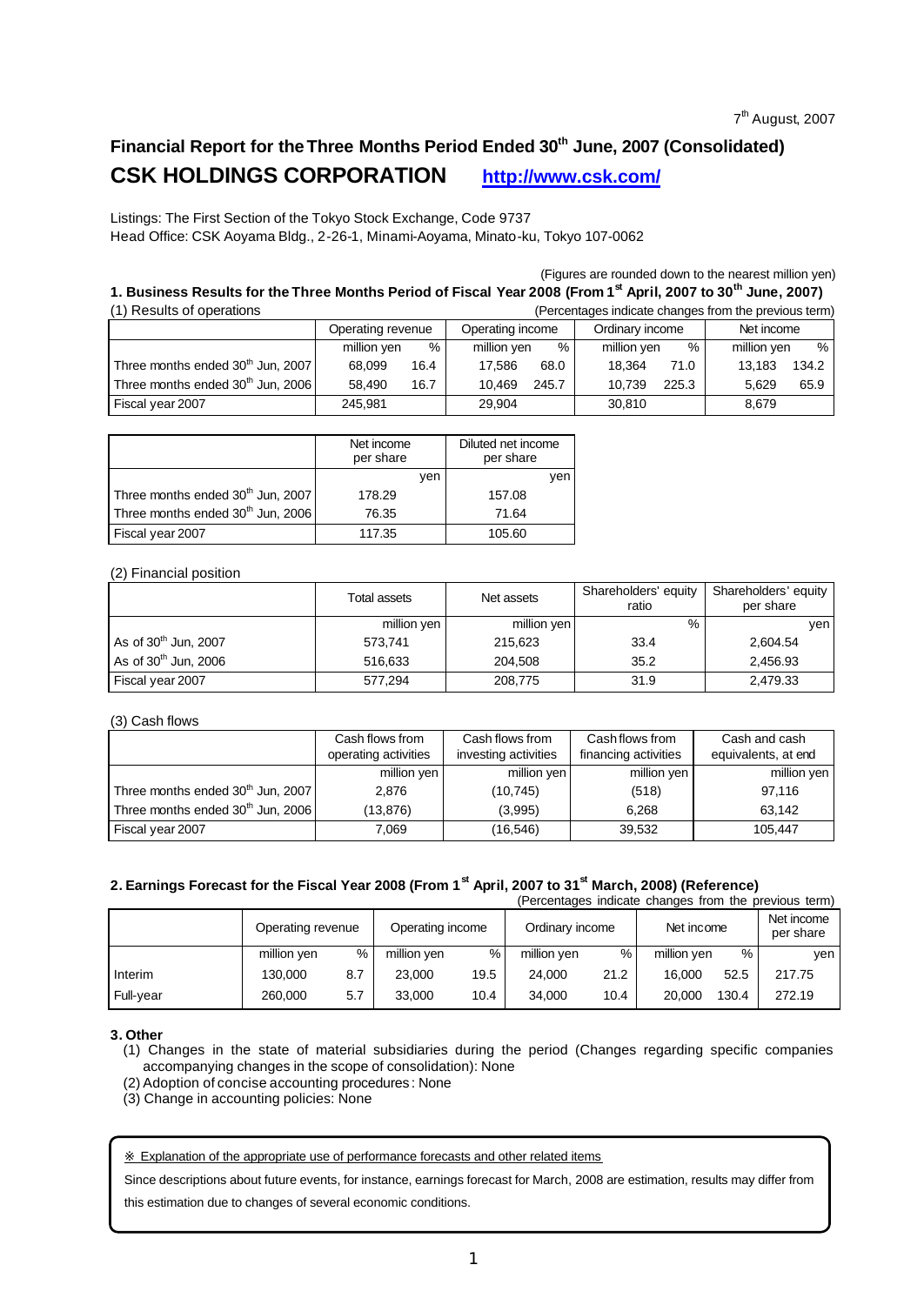# **Consolidated Balance Sheets**

|                                                                                       |                  |                 |                                                                                      |               |                                    |                 |                                   | (millions of yen) |
|---------------------------------------------------------------------------------------|------------------|-----------------|--------------------------------------------------------------------------------------|---------------|------------------------------------|-----------------|-----------------------------------|-------------------|
| Period                                                                                | Fiscal year 2007 |                 | Fiscal year 2008                                                                     |               | Fiscal year 2007                   |                 | Increase(Decrease)<br>compared to |                   |
|                                                                                       | 1st quarter      |                 | 1st quarter<br>(As of 30 <sup>th</sup> Jun, 2006) (As of 30 <sup>th</sup> Jun, 2007) |               | (As of 31 <sup>st</sup> Mar, 2007) |                 | fiscal year 2007                  |                   |
| Account                                                                               | Amount           | $%$ of<br>total | Amount                                                                               | % of<br>total | Amount                             | $%$ of<br>total | Amount                            | Change            |
| Assets                                                                                |                  | $\%$            |                                                                                      | %             |                                    | $\%$            |                                   | $\%$              |
| <b>Current assets</b>                                                                 |                  |                 |                                                                                      |               |                                    |                 |                                   |                   |
| 1 Cash and time deposits                                                              | 66,118           |                 | 100,926                                                                              |               | 108,405                            |                 | (7, 478)                          |                   |
| 2 Notes and accounts receivable                                                       | 22,732           |                 | 24,504                                                                               |               | 33,688                             |                 | (9, 183)                          |                   |
| 3 Marketable securities                                                               | 3,896            |                 | 8,181                                                                                |               | 7,207                              |                 | 973                               |                   |
| 4 Venture capital investments                                                         | 3,176            |                 | 3,623                                                                                |               | 2,137                              |                 | 1,485                             |                   |
| 5 Inventories                                                                         | 12,893           |                 | 7,286                                                                                |               | 4,819                              |                 | 2,466                             |                   |
| 6 Investments related to financial<br>services                                        | 105,977          |                 | 113,590                                                                              |               | 110,842                            |                 | 2,747                             |                   |
| 7 Cash segregated as deposits<br>related to securities business                       | 47,825           |                 | 48,087                                                                               |               | 46,394                             |                 | 1,692                             |                   |
| 8 Trading assets related to<br>securities business<br>9 Receivables related to margin | 12,020           |                 | 19,753                                                                               |               | 15,679                             |                 | 4,073                             |                   |
| transactions                                                                          | 103,207          |                 | 89,479                                                                               |               | 91,105                             |                 | (1,625)                           |                   |
| 10 Other current assets                                                               | 33,982           |                 | 41,650                                                                               |               | 45,883                             |                 | (4, 233)                          |                   |
| Allowance for losses on<br>investment securities                                      |                  |                 | (3,868)                                                                              |               | (3,868)                            |                 |                                   |                   |
| Allowance for doubtful accounts                                                       | (63)             |                 | (271)                                                                                |               | (265)                              |                 | (6)                               |                   |
| Total current assets                                                                  | 411,767          | 79.7            | 452,941                                                                              | 78.9          | 462,029                            | 80.0            | (9,087)                           | (2.0)             |
| <b>Fixed assets</b><br>$\mathbf{II}$                                                  |                  |                 |                                                                                      |               |                                    |                 |                                   |                   |
| 1 Tangible fixed assets                                                               |                  |                 |                                                                                      |               |                                    |                 |                                   |                   |
| (1) Buildings and structures                                                          | 10,052           |                 | 13,638                                                                               |               | 8,712                              |                 | 4,926                             |                   |
| $(2)$ Land                                                                            | 11,684           |                 | 12,462                                                                               |               | 10,831                             |                 | 1,630                             |                   |
| (3) Other tangible fixed assets                                                       | 4,593            |                 | 4,892                                                                                |               | 7,423                              |                 | (2,530)                           |                   |
| Total tangible fixed assets                                                           | 26,329           | 5.1             | 30,993                                                                               | 5.4           | 26,966                             | 4.7             | 4,026                             | 14.9              |
| 2 Intangible fixed assets                                                             |                  |                 |                                                                                      |               |                                    |                 |                                   |                   |
| (1) Goodwill                                                                          | 435              |                 | 772                                                                                  |               | 848                                |                 | (76)                              |                   |
| (2) Other intangible fixed assets                                                     | 3,522            |                 | 14,729                                                                               |               | 13,191                             |                 | 1,537                             |                   |
| Total intangible fixed assets                                                         | 3,958            | 0.8             | 15,501                                                                               | 2.7           | 14,039                             | 2.4             | 1,461                             | 10.4              |
| 3 Investments and other assets                                                        |                  |                 |                                                                                      |               |                                    |                 |                                   |                   |
| (1) Investments in securities                                                         | 60,499           |                 | 59,659                                                                               |               | 60,040                             |                 | (381)                             |                   |
| (2) Prepaid pension costs                                                             | 3,288            |                 | 3,333                                                                                |               | 3.324                              |                 | 8                                 |                   |
| (3) Deferred income taxes                                                             | 1,358            |                 | 2,209                                                                                |               | 1,967                              |                 | 241                               |                   |
| (4) Other                                                                             | 11,550           |                 | 10,953                                                                               |               | 10,778                             |                 | 175                               |                   |
| Allowance for doubtful<br>accounts                                                    | (2, 118)         |                 | (1, 851)                                                                             |               | (1, 852)                           |                 | 1                                 |                   |
| Total investments and other                                                           |                  |                 |                                                                                      |               |                                    |                 |                                   |                   |
| assets                                                                                | 74,578           | 14.4            | 74,304                                                                               | 13.0          | 74,258                             | 12.9            | 45                                | 0.1               |
| Total fixed assets                                                                    | 104,866          | 20.3            | 120,799                                                                              | 21.1          | 115,265                            | 20.0            | 5,534                             | 4.8               |
| <b>Total assets</b>                                                                   | 516,633          | 100.0           | 573,741                                                                              | 100.0         | 577,294                            | 100.0           | (3, 553)                          | (0.6)             |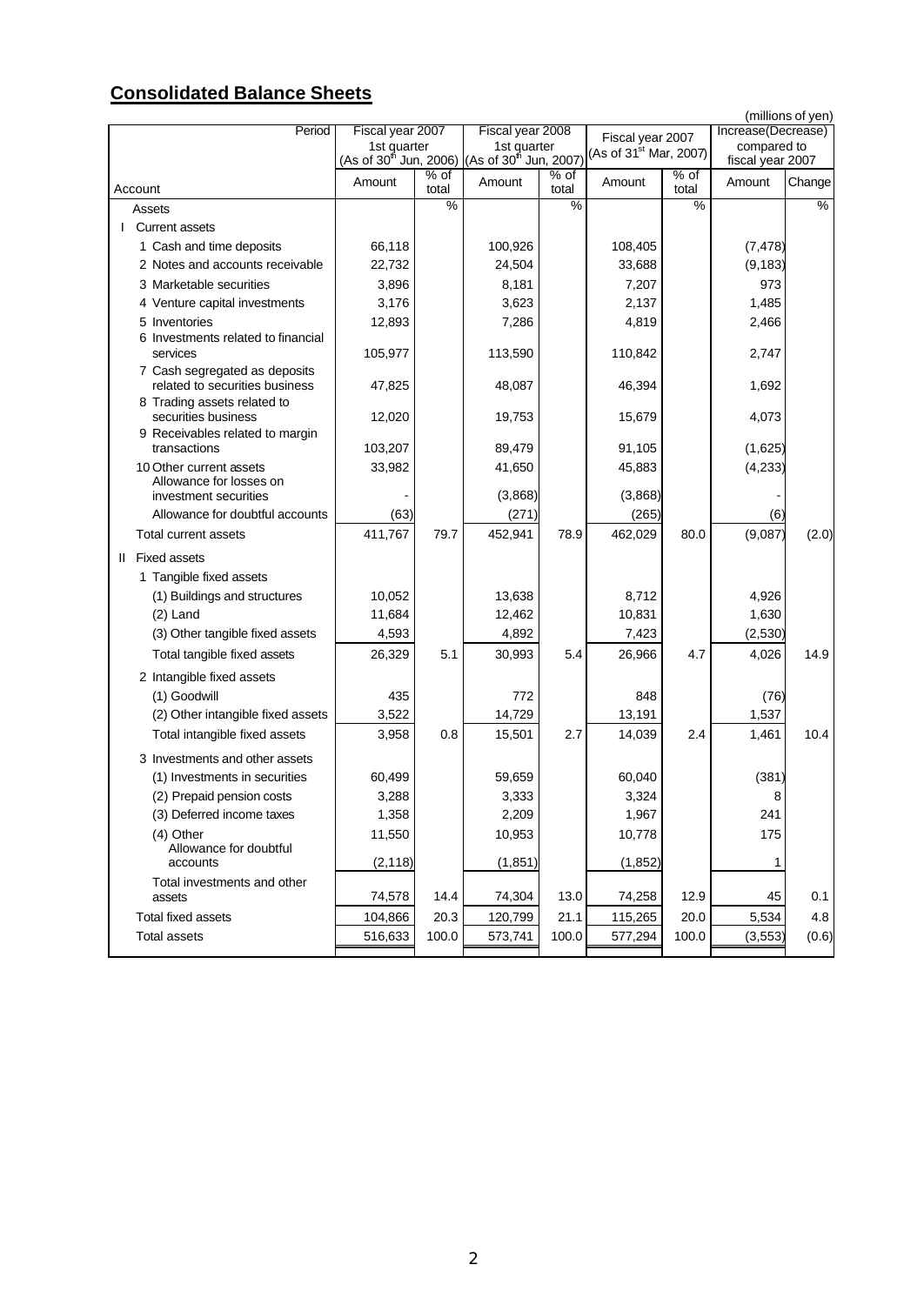| Period                                                               | Fiscal year 2007 |       | Fiscal year 2008                                                                                 |       |                                                        |        | Increase(Decrease) | (millions of yen) |
|----------------------------------------------------------------------|------------------|-------|--------------------------------------------------------------------------------------------------|-------|--------------------------------------------------------|--------|--------------------|-------------------|
|                                                                      |                  |       | 1st quarter 1st quarter<br>(As of 30 <sup>th</sup> Jun, 2006) (As of 30 <sup>th</sup> Jun, 2007) |       | Fiscal year 2007<br>(As of 31 <sup>st</sup> Mar, 2007) |        | compared to        |                   |
|                                                                      |                  | % of  |                                                                                                  | % of  |                                                        | $%$ of | fiscal year 2007   |                   |
| Account                                                              | Amount           | total | Amount                                                                                           | total | Amount                                                 | total  | Amount             | Change            |
| Liabilities                                                          |                  | $\%$  |                                                                                                  | $\%$  |                                                        | $\%$   |                    | $\%$              |
| <b>Current liabilities</b>                                           |                  |       |                                                                                                  |       |                                                        |        |                    |                   |
| 1 Accounts payable                                                   | 9,595            |       | 9,536                                                                                            |       | 11,292                                                 |        | (1,755)            |                   |
| 2 Short-term bank loans payable                                      | 32,248           |       | 33,250                                                                                           |       | 28,052                                                 |        | 5,197              |                   |
| 3 Current portion of corporate<br>bonds payable                      |                  |       | 20,000                                                                                           |       | 20,000                                                 |        |                    |                   |
| 4 Accrued income taxes                                               | 1,434            |       | 3,638                                                                                            |       | 8,624                                                  |        | (4,985)            |                   |
| 5 Deposits received of prepaid                                       |                  |       |                                                                                                  |       |                                                        |        |                    |                   |
| cards                                                                | 39,753           |       | 43,370                                                                                           |       | 42,859                                                 |        | 510                |                   |
| 6 Accrued bonuses to employees<br>7 Allowance for anticipated losses | 2,758            |       | 3,073                                                                                            |       | 6,419                                                  |        | (3, 346)           |                   |
| on contracts                                                         | 2,756            |       | 619                                                                                              |       | 898                                                    |        | (278)              |                   |
| 8 Trading liabilities related to                                     |                  |       |                                                                                                  |       |                                                        |        |                    |                   |
| securities business                                                  |                  |       | 15,204                                                                                           |       | 15,137                                                 |        | 67                 |                   |
| 9 Trading liabilities related to                                     |                  |       |                                                                                                  |       |                                                        |        |                    |                   |
| securities business<br>10 Payable related to margin                  | 7,380            |       | 7,000                                                                                            |       | 9,180                                                  |        | (2, 180)           |                   |
| transactions                                                         | 56,983           |       | 48,882                                                                                           |       | 55,841                                                 |        | (6,958)            |                   |
| 11 Deposits received and guarantee                                   |                  |       |                                                                                                  |       |                                                        |        |                    |                   |
| deposits received from customers<br>related to securities business   | 62,996           |       | 60,839                                                                                           |       | 56,002                                                 |        | 4,837              |                   |
| 12 Other current liabilities                                         | 23,976           |       | 25,375                                                                                           |       | 25,762                                                 |        | (387)              |                   |
| <b>Total current liabilities</b>                                     | 239,883          | 46.4  | 270,791                                                                                          | 47.2  | 280,070                                                | 48.5   | (9,278)            | (3.3)             |
|                                                                      |                  |       |                                                                                                  |       |                                                        |        |                    |                   |
| II Long-term liabilities                                             |                  |       |                                                                                                  |       |                                                        |        |                    |                   |
| 1 Corporate bonds payable                                            | 40,000           |       | 20,000                                                                                           |       | 20,000                                                 |        |                    |                   |
| 2 Convertible bonds payable<br>3 Long-term bank loans payable        | 23,000           |       | 58,000                                                                                           |       | 58,000                                                 |        |                    |                   |
| 4 Accrued employees' retirement                                      | 5,000            |       | 5,000                                                                                            |       | 5,000                                                  |        |                    |                   |
| benefits                                                             | 868              |       | 573                                                                                              |       | 586                                                    |        | (13)               |                   |
| 5 Accrued directors' retirement                                      |                  |       |                                                                                                  |       |                                                        |        |                    |                   |
| benefits                                                             | 186              |       | 158                                                                                              |       | 205                                                    |        | (46)               |                   |
| 6 Other long-term liabilities                                        | 2,039            |       | 2,176                                                                                            |       | 3,307                                                  |        | (1, 130)           |                   |
| Total long-term liabilities                                          | 71,094           | 13.8  | 85,909                                                                                           | 15.0  | 87,099                                                 | 15.1   | (1, 190)           | (1.4)             |
| III Statutory reserve                                                |                  |       |                                                                                                  |       |                                                        |        |                    |                   |
| 1 Reserve for securities trading                                     |                  |       |                                                                                                  |       |                                                        |        |                    |                   |
| liabilities                                                          | 1,146            |       | 1,414                                                                                            |       | 1,347                                                  |        | 67                 |                   |
| 2 Reserve for financial futures                                      |                  |       |                                                                                                  |       |                                                        |        |                    |                   |
| trading liabilities                                                  | 0                |       | 2                                                                                                |       | 2                                                      |        | 0                  |                   |
| Total statutory reserve                                              | 1,146            | 0.2   | 1,417                                                                                            | 0.2   | 1,349                                                  | 0.2    | 68                 | 5.1               |
| <b>Total liabilities</b>                                             | 312,125          | 60.4  | 358,117                                                                                          | 62.4  | 368,519                                                | 63.8   | (10, 401)          | (2.8)             |
|                                                                      |                  |       |                                                                                                  |       |                                                        |        |                    |                   |
| Net assets                                                           |                  |       |                                                                                                  |       |                                                        |        |                    |                   |
| Shareholders' equity                                                 |                  |       |                                                                                                  |       |                                                        |        |                    |                   |
| 1 Common stock                                                       | 72,089           | 14.0  | 73,127                                                                                           | 12.7  | 72,790                                                 | 12.6   | 336                | 0.5               |
| 2 Capital surplus                                                    | 36,703           | 7.1   | 37,719                                                                                           | 6.7   | 37,404                                                 | 6.5    | 315                | 0.8               |
| 3 Retained earnings                                                  | 83,121           | 16.1  | 96,389                                                                                           | 16.8  | 84,691                                                 | 14.7   | 11,697             | 13.8              |
| 4 Treasury stock, at cost                                            | (19, 633)        | (3.8) | (24,007)                                                                                         | (4.2) | (19, 649)                                              | (3.4)  | (4,358)            | 22.2              |
|                                                                      |                  |       |                                                                                                  |       |                                                        |        |                    |                   |
| Total shareholders' equity                                           | 172,281          | 33.4  | 183,228                                                                                          | 32.0  | 175,236                                                | 30.4   | 7,991              | 4.6               |
| II Valuation and translation<br>adjustments                          |                  |       |                                                                                                  |       |                                                        |        |                    |                   |
| 1 Net unrealized gains on securities                                 | 9,342            | 1.8   | 8,146                                                                                            | 1.4   | 8,949                                                  | 1.5    | (802)              | (9.0)             |
| 2 Net unrealized gains on hedging                                    |                  |       |                                                                                                  |       |                                                        |        |                    |                   |
| derivatives                                                          | (0)              | (0.0) |                                                                                                  |       | 0                                                      | 0.0    | (0)                | (100.0)           |
| Total valuation and translation                                      |                  |       |                                                                                                  |       |                                                        |        |                    |                   |
| adjustments                                                          | 9,342            | 1.8   | 8,146                                                                                            | 1.4   | 8,949                                                  | 1.5    | (803)              | (9.0)             |
| <b>III</b> Minority interests                                        | 22,885           | 4.4   | 24,248                                                                                           | 4.2   | 24,589                                                 | 4.3    | (340)              | (1.4)             |
| Total net assets                                                     | 204,508          | 39.6  | 215,623                                                                                          | 37.6  | 208,775                                                | 36.2   | 6,848              | 3.3               |
| Total liabilities and net assets                                     | 516,633          | 100.0 | 573,741                                                                                          | 100.0 | 577,294                                                | 100.0  | (3, 553)           | (0.6)             |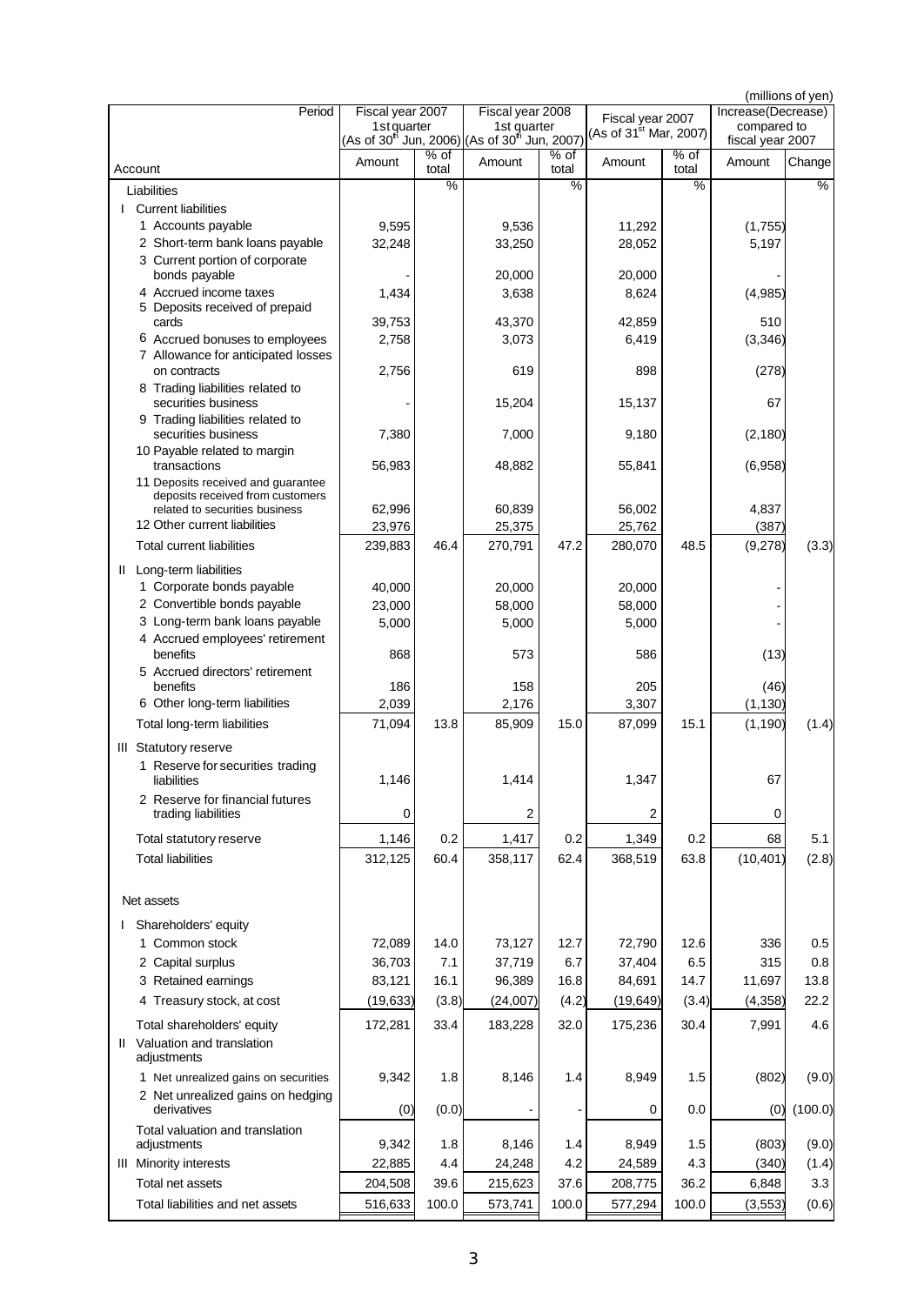## **Consolidated Statements of Income**

|    |                                         |                                  |           |                                  |           |            |        |                                  | (millions of yen) |
|----|-----------------------------------------|----------------------------------|-----------|----------------------------------|-----------|------------|--------|----------------------------------|-------------------|
|    | Period                                  | Fiscal year 2007                 |           | Fiscal year 2008                 |           | Increase   |        | Fiscal year 2007                 |                   |
|    |                                         | For the three months             |           | For the three months             |           | (Decrease) |        | For the year                     |                   |
|    |                                         | ended 30 <sup>th</sup> Jun, 2006 |           | ended 30 <sup>th</sup> Jun, 2007 |           |            |        | ended 31 <sup>st</sup> Mar, 2007 |                   |
|    |                                         |                                  | Ratio to  |                                  | Ratio to  |            |        |                                  | Ratio to          |
|    |                                         | Amount                           | Sales and | Amount                           | Sales and | Amount     | Change | Amount                           | Sales and         |
|    |                                         |                                  | operating |                                  | operating |            |        |                                  | operating         |
|    | Account                                 |                                  | revenue   |                                  | revenue   |            |        |                                  | revenue           |
|    |                                         |                                  | $\%$      |                                  | %         |            | $\%$   |                                  | $\%$              |
|    | Operating revenue                       | 58,490                           | 100.0     | 68,099                           | 100.0     | 9,609      | 16.4   | 245,981                          | 100.0             |
|    |                                         |                                  |           |                                  |           |            |        |                                  |                   |
| Ш. | <b>Operating costs</b>                  | 33,653                           | 57.5      | 34,322                           | 50.4      | 668        | 2.0    | 157,620                          | 64.1              |
|    | Gross profit                            | 24,836                           | 42.5      | 33,776                           | 49.6      | 8,940      | 36.0   | 88,361                           | 35.9              |
|    |                                         |                                  |           |                                  |           |            |        |                                  |                   |
|    | III Selling, general and administrative |                                  |           |                                  |           |            |        |                                  |                   |
|    | expenses                                | 14,366                           | 24.6      | 16,189                           | 23.8      | 1,823      | 12.7   | 58,456                           | 23.7              |
|    |                                         | 10,469                           | 17.9      | 17,586                           | 25.8      | 7,117      | 68.0   |                                  | 12.2              |
|    | Operating income                        |                                  |           |                                  |           |            |        | 29,904                           |                   |
|    |                                         |                                  |           |                                  |           |            |        |                                  |                   |
| M  | Non-operating income                    | 585                              | 1.0       | 991                              | 1.5       | 406        | 69.3   | 2,277                            | 0.9               |
|    | 1 Interest income                       | 30                               |           | 124                              |           | 94         |        | 290                              |                   |
|    | 2 Dividend income                       | 200                              |           | 247                              |           | 47         |        | 353                              |                   |
|    | 3 Hoard profit of prepaid card          | 207                              |           | 322                              |           | 115        |        | 964                              |                   |
|    | 4 Additional tax refunds                |                                  |           | 145                              |           | 145        |        |                                  |                   |
|    | 5 Other, net                            | 148                              |           | 152                              |           | 4          |        | 668                              |                   |
|    |                                         |                                  |           |                                  |           |            |        |                                  |                   |
|    |                                         |                                  |           |                                  |           |            |        |                                  |                   |
| ٧  | Non-operating expenses                  | 316                              | 0.5       | 213                              | 0.3       | (102)      | (32.4) | 1,371                            | 0.6               |
|    | 1 Interest expenses                     | 8                                |           | 36                               |           | 27         |        | 97                               |                   |
|    | 2 Provision for accrued                 |                                  |           |                                  |           |            |        |                                  |                   |
|    | employees' retirement benefits          | 65                               |           | 65                               |           |            |        | 260                              |                   |
|    | 3 Transfer agent commission             | 41                               |           | 26                               |           | (14)       |        | 152                              |                   |
|    | 4 Transfer of one's domicile's          |                                  |           |                                  |           |            |        |                                  |                   |
|    | adjustment costs                        | 55                               |           | 40                               |           | (14)       |        | 195                              |                   |
|    | 5 Other, net                            | 145                              |           | 44                               |           | (100)      |        | 664                              |                   |
|    | Ordinary income                         | 10,739                           | 18.4      | 18,364                           | 27.0      | 7,625      | 71.0   | 30,810                           | 12.5              |
|    |                                         |                                  |           |                                  |           |            |        |                                  |                   |
|    | VI Extraordinary gains                  | 441                              | 0.7       | 8                                | 0.0       | (433)      | (98.1) | 1,254                            | 0.5               |
|    | 1 Gain on sales of fixed assets         |                                  |           |                                  |           |            |        | 208                              |                   |
|    | 2 Gain on sales of investments in       |                                  |           |                                  |           |            |        |                                  |                   |
|    | securities                              | 55                               |           |                                  |           | (55)       |        |                                  |                   |
|    | 3 Gain from reversal of allowance       |                                  |           |                                  |           |            |        |                                  |                   |
|    | for doubtful accounts                   | 66                               |           |                                  |           | (66)       |        |                                  |                   |
|    | 4 Gain from transfer of buisiness       | 277                              |           |                                  |           | (277)      |        | 277                              |                   |
|    | 5 Gain from collection of               |                                  |           |                                  |           |            |        |                                  |                   |
|    | written-off claims                      |                                  |           | 6                                |           | 6          |        |                                  |                   |
|    | 6 Other, net                            | 42                               |           | 0                                |           | (41)       |        | 769                              |                   |
|    |                                         |                                  |           |                                  |           |            |        |                                  |                   |
|    |                                         |                                  |           |                                  |           |            |        |                                  |                   |
|    | VII Extraordinary losses                | 135                              | 0.2       | 340                              | 0.5       | 205        | 151.4  | 1,351                            | 0.5               |
|    | 1 Loss on sales of fixed assets         |                                  |           | 39                               |           | 39         |        |                                  |                   |
|    | 2 Loss on disposal of fixed             |                                  |           |                                  |           |            |        |                                  |                   |
|    | assets                                  | 20                               |           | 45                               |           | 24         |        | 160                              |                   |
|    | 3 Loss on impairment of fixed<br>assets |                                  |           | 180                              |           | 180        |        |                                  |                   |
|    | 4 Loss on write-down of                 |                                  |           |                                  |           |            |        |                                  |                   |
|    | investments in securities               | 27                               |           |                                  |           | (27)       |        | 546                              |                   |
|    | 5 Relocation loss                       | 15                               |           |                                  |           | (15)       |        |                                  |                   |
|    | 6 Provision for reserve for             |                                  |           |                                  |           |            |        |                                  |                   |
|    | securities trading liabilities          | 67                               |           | 67                               |           | 0          |        | 268                              |                   |
|    | 7 Provision for reserve for             |                                  |           |                                  |           |            |        |                                  |                   |
|    | financial futures trading liabilities   | 0                                |           | 0                                |           | 0          |        | 1                                |                   |
|    | 8 Other, net                            | 3                                |           | 6                                |           | 2          |        | 373                              |                   |
|    |                                         |                                  |           |                                  |           |            |        |                                  |                   |
|    | Income before income taxes              |                                  |           |                                  |           |            |        |                                  |                   |
|    | and minority interests                  | 11,045                           | 18.9      | 18,032                           | 26.5      | 6,987      | 63.3   | 30,712                           | 12.5              |
|    | Income taxes: Current                   | 2,835                            | 4.8       | 2,848                            | 4.2       | 13         | 0.5    | 18,985                           | 7.7               |
|    | Income tax refund                       |                                  |           | (2,763)                          | (4.1)     | (2,763)    |        |                                  |                   |
|    | Income taxes: Deferred                  | 2,313                            | 4.0       | 4,346                            | 6.4       | 2,033      | 87.9   | (4, 532)                         | (1.8)             |
|    | Reversal of the prior year's            |                                  |           |                                  |           |            |        |                                  |                   |
|    | income taxes and prior year's           |                                  |           |                                  |           |            |        |                                  |                   |
|    | income taxes-deferred                   |                                  |           |                                  |           |            |        | 6,210                            | 2.5               |
|    | Minority interests in subsidiaries      | 266                              | 0.5       | 417                              | 0.6       | 150        | 56.2   | 1,370                            | 0.6               |
|    | Net income                              | 5,629                            | 9.6       | 13,183                           | 19.4      | 7,553      | 134.2  | 8,679                            | 3.5               |
|    |                                         |                                  |           |                                  |           |            |        |                                  |                   |
|    |                                         |                                  |           |                                  |           |            |        |                                  |                   |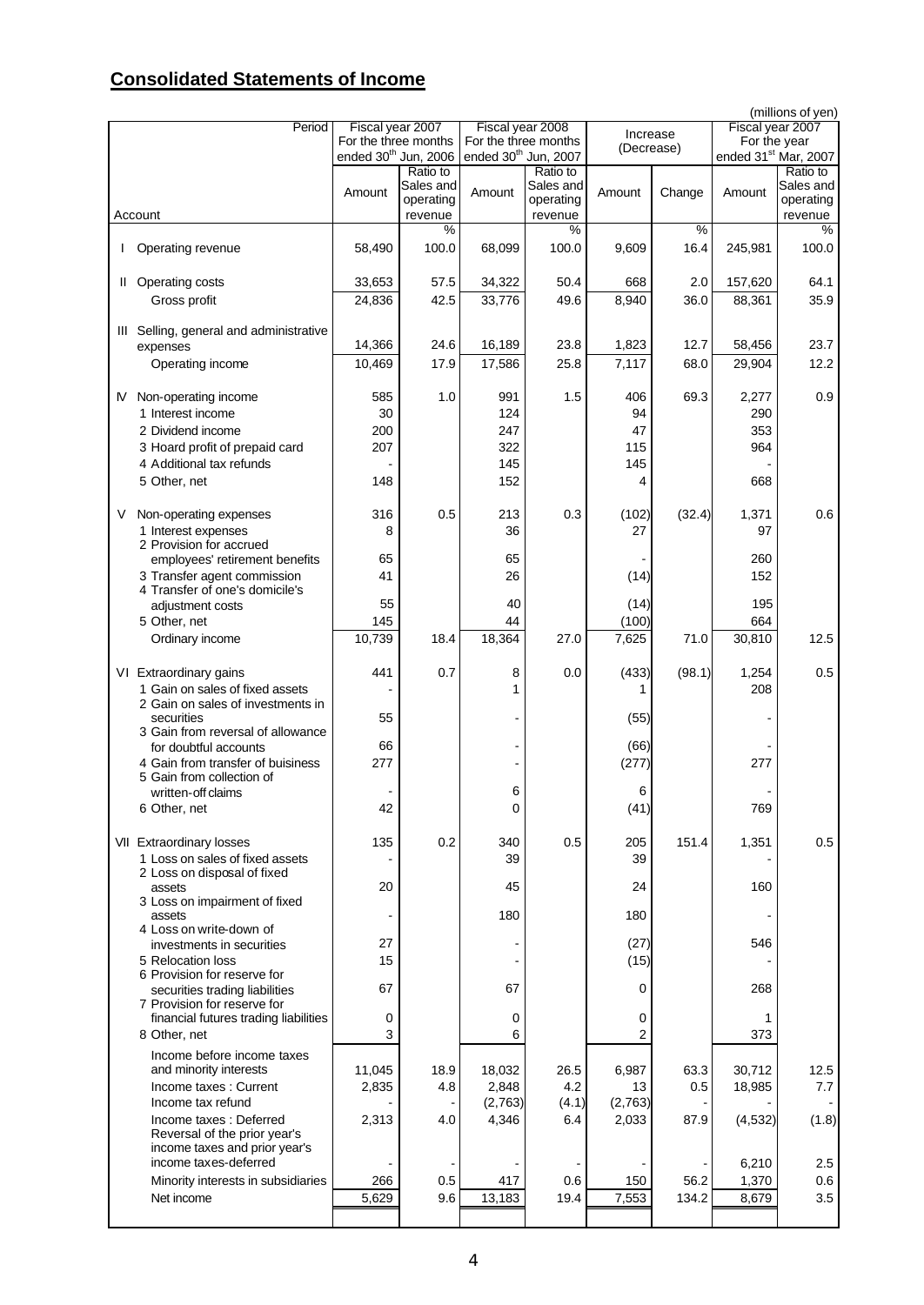## **Consolidated Statement of Changes in Net Assets**

| (millions of yen)                                                                 |                 |                    |                      |                               |                                 |                                                    |                                                               |                       |                     |  |
|-----------------------------------------------------------------------------------|-----------------|--------------------|----------------------|-------------------------------|---------------------------------|----------------------------------------------------|---------------------------------------------------------------|-----------------------|---------------------|--|
|                                                                                   |                 |                    | Shareholders' equity |                               |                                 |                                                    | Valuation and<br>translation adjustments                      |                       |                     |  |
|                                                                                   | Common<br>stock | Capital<br>surplus | Retained<br>earnings | Treasury<br>stock,<br>at cost | Total<br>shareholders<br>equity | <b>Net</b><br>unrealized<br>gains on<br>securities | <b>Net</b><br>unrealized<br>loss on<br>hedging<br>derivatives | Minority<br>interests | Total net<br>assets |  |
| Balance as of 31 <sup>st</sup> Mar, 2006                                          | 71,523          | 36,137             | 80,719               | (19, 625)                     | 168,754                         | 11,069                                             |                                                               | 23,606                | 203,430             |  |
| Change in the three months                                                        |                 |                    |                      |                               |                                 |                                                    |                                                               |                       |                     |  |
| Exercise of stock option                                                          | 565             | 565                |                      |                               | 1,131                           |                                                    |                                                               |                       | 1,131               |  |
| Cash dividends *                                                                  |                 |                    | (2,945)              |                               | (2,945)                         |                                                    |                                                               |                       | (2,945)             |  |
| Directors' and statutory<br>auditors' bonuses *                                   |                 |                    | (281)                |                               | (281)                           |                                                    |                                                               |                       | (281)               |  |
| Net income                                                                        |                 |                    | 5,629                |                               | 5,629                           |                                                    |                                                               |                       | 5,629               |  |
| Repurchase of treasury stock                                                      |                 |                    |                      | (7)                           | (7)                             |                                                    |                                                               |                       | (7)                 |  |
| Net change in the items other<br>than shareholders' equity in<br>the three months |                 |                    |                      |                               |                                 | (1,726)                                            | (0)                                                           | (720)                 | (2, 448)            |  |
| Total of change in the three<br>months                                            | 565             | 565                | 2,402                | (7)                           | 3,526                           | (1,726)                                            | (0)                                                           | (720)                 | 1,078               |  |
| Balance as of 30 <sup>th</sup> Jun. 2006                                          | 72,089          | 36,703             | 83,121               | (19, 633)                     | 172,281                         | 9,342                                              | (0)                                                           | 22,885                | 204,508             |  |

Fiscal year 2007 for the three months ended  $30^{\text{th}}$  Jun, 2006

Note: \* It is appropriation of retained earnings item decided in the ordinary general meeting of shareholders' on 28<sup>th</sup> Jun, 2006.

| (millions of yen)                                                                 |                 |                    |                                                                                                                                                |                                                                |                       |                     |                                          |        |          |  |  |
|-----------------------------------------------------------------------------------|-----------------|--------------------|------------------------------------------------------------------------------------------------------------------------------------------------|----------------------------------------------------------------|-----------------------|---------------------|------------------------------------------|--------|----------|--|--|
|                                                                                   |                 |                    | Shareholders' equity                                                                                                                           |                                                                |                       |                     | Valuation and<br>translation adjustments |        |          |  |  |
|                                                                                   | Common<br>stock | Capital<br>surplus | <b>Net</b><br>Total<br>Treasury<br>unrealized<br>Retained<br>shareholders<br>stock,<br>earnings<br>gains on<br>at cost<br>equity<br>securities | <b>Net</b><br>unrealized<br>gains on<br>hedging<br>derivatives | Minority<br>interests | Total net<br>assets |                                          |        |          |  |  |
| Balance as of 31 <sup>st</sup> Mar, 2007                                          | 72,790          | 37,404             | 84,691                                                                                                                                         | (19, 649)                                                      | 175,236               | 8,949               | 0                                        | 24,589 | 208,775  |  |  |
| Change in the three months                                                        |                 |                    |                                                                                                                                                |                                                                |                       |                     |                                          |        |          |  |  |
| Exercise of stock option                                                          | 336             | 336                |                                                                                                                                                |                                                                | 673                   |                     |                                          |        | 673      |  |  |
| Cash dividends *                                                                  |                 |                    | (1,485)                                                                                                                                        |                                                                | (1, 485)              |                     |                                          |        | (1,485)  |  |  |
| Net income                                                                        |                 |                    | 13,183                                                                                                                                         |                                                                | 13,183                |                     |                                          |        | 13,183   |  |  |
| Repurchase of treasury stock                                                      |                 |                    |                                                                                                                                                | (4, 402)                                                       | (4, 402)              |                     |                                          |        | (4, 402) |  |  |
| Disposal of treasury stock                                                        |                 | (21)               |                                                                                                                                                | 44                                                             | 22                    |                     |                                          |        | 22       |  |  |
| Net change in the items other<br>than shareholders' equity in<br>the three months |                 |                    |                                                                                                                                                |                                                                |                       | (802)               | (0)                                      | (340)  | (1, 143) |  |  |
| Total of change in the three<br>months                                            | 336             | 315                | 11,697                                                                                                                                         | (4,358)                                                        | 7,991                 | (802)               | (0)                                      | (340)  | 6,848    |  |  |
| Balance as of 30 <sup>th</sup> Jun, 2007                                          | 73,127          | 37,719             | 96,389                                                                                                                                         | (24,007)                                                       | 183,228               | 8,146               |                                          | 24,248 | 215,623  |  |  |

Fiscal year 2008 for the three months ended 30<sup>th</sup> Jun, 2007

Note: \* It is appropriation of cash dividends in the ordinary general meeting of shareholders' on 27<sup>th</sup> Jun, 2007.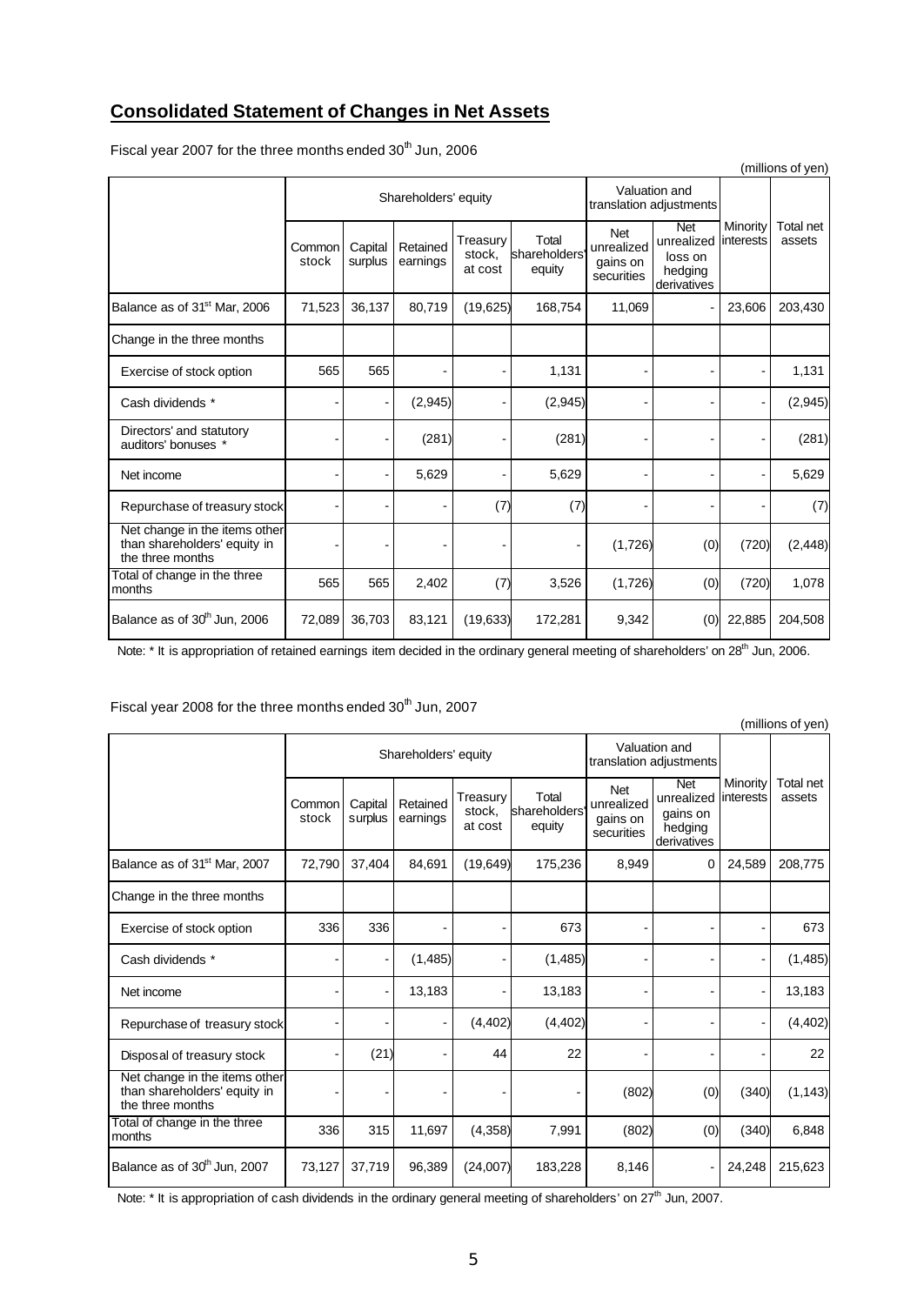### Fiscal year 2007 for the year ended 31<sup>st</sup> Mar, 2007

|                                                                                  |                 |                    |                      |                               |                                 |                                                    |                                                                |                       | (millions of yen)   |
|----------------------------------------------------------------------------------|-----------------|--------------------|----------------------|-------------------------------|---------------------------------|----------------------------------------------------|----------------------------------------------------------------|-----------------------|---------------------|
|                                                                                  |                 |                    | Shareholders' equity |                               |                                 |                                                    | Valuation and<br>translation adjustments                       |                       |                     |
|                                                                                  | Common<br>stock | Capital<br>surplus | Retained<br>earnings | Treasury<br>stock,<br>at cost | Total<br>shareholders<br>equity | <b>Net</b><br>unrealized<br>gains on<br>securities | <b>Net</b><br>unrealized<br>gains on<br>hedging<br>derivatives | Minority<br>interests | Total net<br>assets |
| Balance as of 31 <sup>st</sup> Mar, 2006                                         | 71,523          | 36,137             | 80,719               | (19, 625)                     | 168,754                         | 11,069                                             |                                                                | 23,606                | 203,430             |
| Change in the fiscal year                                                        |                 |                    |                      |                               |                                 |                                                    |                                                                |                       |                     |
| Exercise of stock option                                                         | 1,266           | 1,266              |                      |                               | 2,533                           |                                                    |                                                                |                       | 2,533               |
| Cash dividends *                                                                 |                 |                    | (2,945)              |                               | (2,945)                         |                                                    |                                                                |                       | (2,945)             |
| Cash dividends                                                                   |                 |                    | (1, 479)             |                               | (1, 479)                        |                                                    |                                                                |                       | (1, 479)            |
| Directors' and statutory<br>auditors' bonuses *                                  |                 |                    | (281)                |                               | (281)                           |                                                    |                                                                |                       | (281)               |
| Net income                                                                       |                 |                    | 8,679                |                               | 8,679                           |                                                    |                                                                |                       | 8,679               |
| Repurchase of treasury stock                                                     |                 |                    |                      | (24)                          | (24)                            |                                                    |                                                                |                       | (24)                |
| Disposal of treasury stock                                                       |                 | 0                  |                      | $\Omega$                      | 1                               |                                                    |                                                                |                       | 1                   |
| Net change in the items other<br>than shareholders' equity in<br>the fiscal year |                 |                    |                      |                               |                                 | (2, 120)                                           | $\mathbf 0$                                                    | 982                   | (1, 136)            |
| Total of change in the fiscal<br>vear                                            | 1,266           | 1,266              | 3,972                | (23)                          | 6,482                           | (2, 120)                                           | 0                                                              | 982                   | 5,345               |
| Balance as of 31 <sup>st</sup> Mar, 2007                                         | 72,790          | 37,404             | 84,691               | (19, 649)                     | 175,236                         | 8,949                                              | $\mathbf 0$                                                    | 24,589                | 208,775             |

Note: \* It is appropriation of retained earnings item decided in the ordinary general meeting of shareholders' on 28<sup>th</sup> Jun, 2006.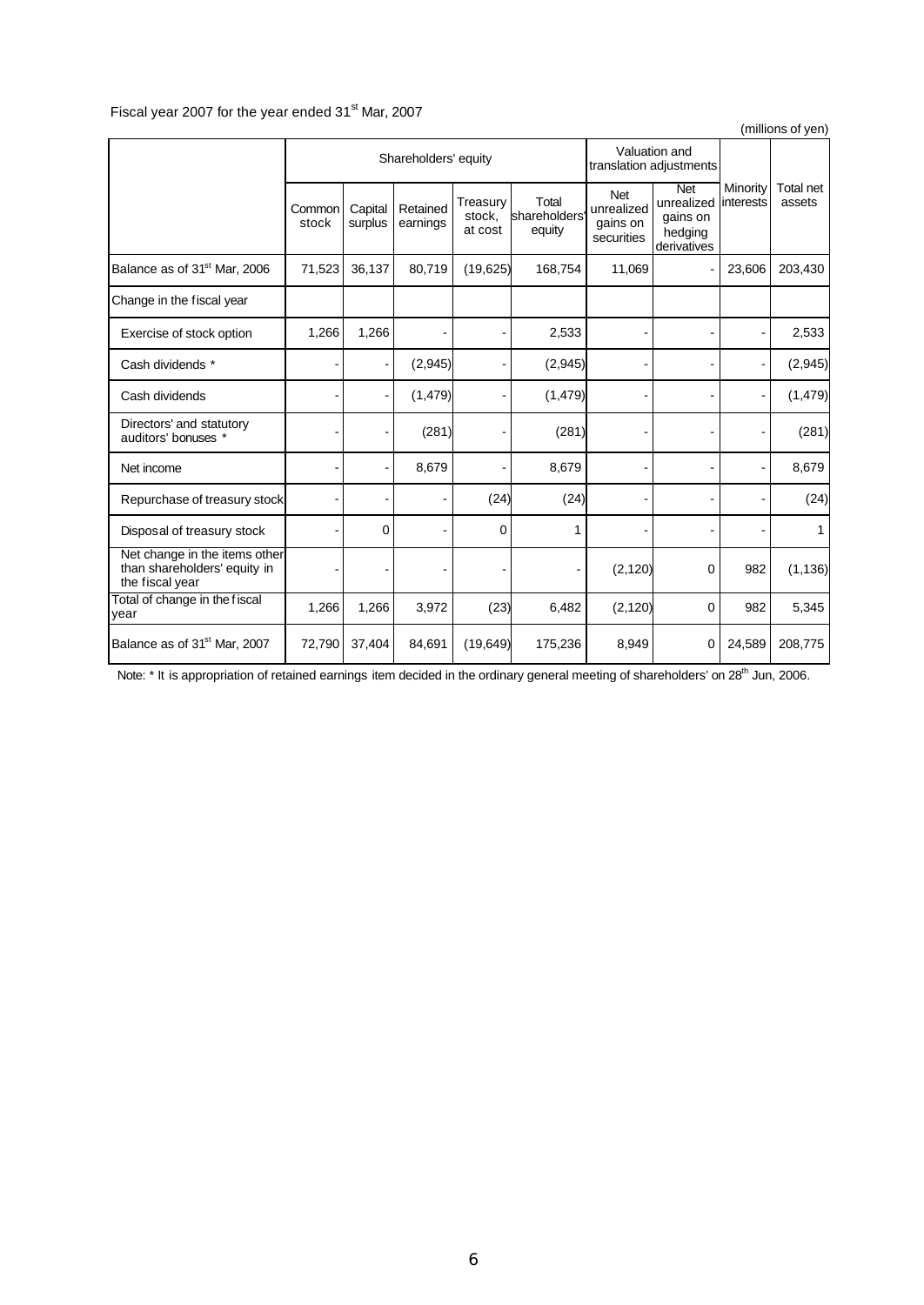# **Consolidated Statements of Cash Flows (summary)**

|                                                                               |                                                                                                                |                  |            | (millions of yen)                                |
|-------------------------------------------------------------------------------|----------------------------------------------------------------------------------------------------------------|------------------|------------|--------------------------------------------------|
| Period                                                                        | Fiscal year 2007                                                                                               | Fiscal year 2008 | Increase   | Fiscal year 2007                                 |
|                                                                               | For the three months For the three months<br>ended 30 <sup>th</sup> Jun, 2006 ended 30 <sup>th</sup> Jun, 2007 |                  | (Decrease) | For the year<br>ended 31 <sup>st</sup> Mar, 2007 |
| Account                                                                       | Amount                                                                                                         | Amount           | Amount     | Amount                                           |
|                                                                               |                                                                                                                |                  |            |                                                  |
|                                                                               |                                                                                                                |                  |            |                                                  |
| Cash flows from operating activities                                          | (13, 876)                                                                                                      | 2,876            | 16,753     | 7,069                                            |
|                                                                               |                                                                                                                |                  |            |                                                  |
|                                                                               |                                                                                                                |                  |            |                                                  |
| II Cash flows from investing activities                                       | (3,995)                                                                                                        | (10, 745)        | (6, 749)   | (16, 546)                                        |
|                                                                               |                                                                                                                |                  |            |                                                  |
|                                                                               |                                                                                                                |                  |            |                                                  |
| III Cash flows from financing activities                                      | 6,268                                                                                                          | (518)            | (6,787)    | 39,532                                           |
|                                                                               |                                                                                                                |                  |            |                                                  |
| Effect of exchange rate changes on                                            |                                                                                                                |                  |            |                                                  |
| cash and cash equivalents                                                     | (0)                                                                                                            | 57               | 58         | 50                                               |
|                                                                               |                                                                                                                |                  |            |                                                  |
| Net increase (decrease) in cash and<br>V                                      |                                                                                                                |                  |            |                                                  |
| cash equivalents                                                              | (11,604)                                                                                                       | (8,330)          | 3,274      | 30,106                                           |
|                                                                               |                                                                                                                |                  |            |                                                  |
| VI Cash and cash equivalents, at                                              |                                                                                                                |                  |            |                                                  |
| beginning                                                                     | 74,747                                                                                                         | 105,447          | 30,700     | 74,747                                           |
| VII Net increase (decrease) in cash and<br>cash equivalents due to additional |                                                                                                                |                  |            |                                                  |
| consolidation of subsidiaries,                                                |                                                                                                                |                  |            |                                                  |
| subsidiaries removed from                                                     |                                                                                                                |                  |            |                                                  |
| consolidation and other                                                       |                                                                                                                |                  |            | 593                                              |
|                                                                               |                                                                                                                |                  |            |                                                  |
|                                                                               |                                                                                                                |                  |            |                                                  |
| VIII Cash and cash equivalents, at end                                        | 63,142                                                                                                         | 97,116           | 33,974     | 105,447                                          |
|                                                                               |                                                                                                                |                  |            |                                                  |